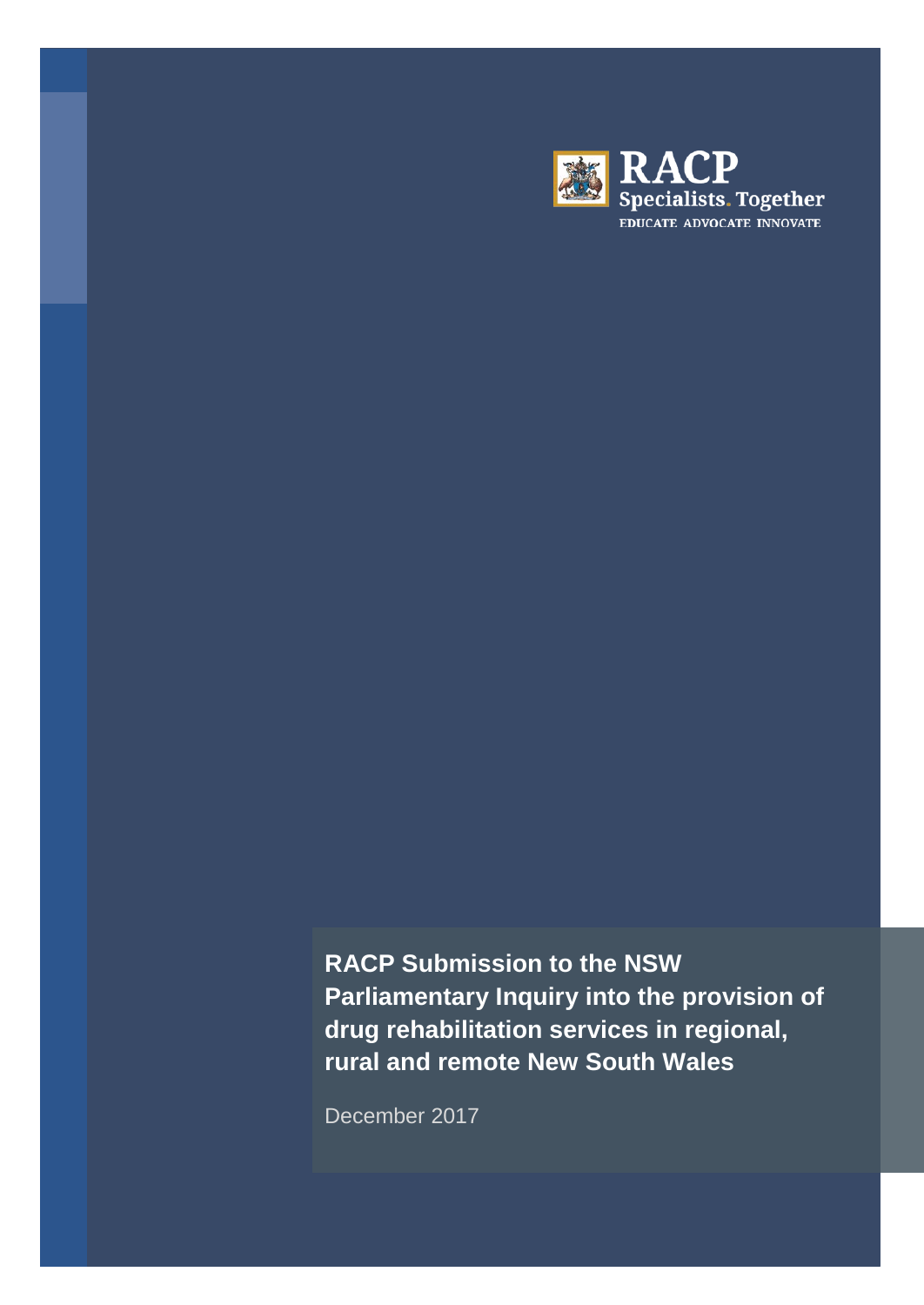## **Introduction**

The Royal Australasian College of Physicians (RACP) welcomes the opportunity to contribute to the NSW Parliamentary Inquiry into the provision of drug rehabilitation services in regional, rural and remote New South Wales, which has the following Terms of Reference:

- 1. The range and types of services including the number of treatment beds currently available
- 2. Specific details regarding rehabilitation services for those with amphetamine and methamphetamine ("ice") addictions
- 3. The qualification to receive funding as well as the funding arrangements for services be they public, not-for-profit, for profit or on any other basis
- 4. Registration and accreditation process required for rehabilitation services to be established
- 5. The cost to patients/clients, including fee structures provided to families, for accessing rehabilitation services
- 6. The waiting lists and waiting times for gaining entry into services
- 7. Any pre-entry conditions for gaining access to rehabilitation services
- 8. Investigate the evidence regarding the efficacy and impacts of mandatory detoxification programs for those who self-harm or are subject to an Apprehended Violence Order (AVO)
- 9. The gaps and shortages in the provision of services including geographical, resources and funding;
- 10. Issues relating to the provision of appropriately qualified health professionals to fill positions in rehabilitation services
- 11. Evidence of rehabilitation services that have had both successful and unsuccessful outcomes, including what characteristics constitute a successful outcome and how reliable is the data collection and reporting mechanisms currently in place
- 12. Current and potential threats to existing rehabilitation services
- 13. Potential and innovative rehabilitation services and initiatives including naltrexone and
- 14. Any other related matters

This is a much-needed Parliamentary Inquiry into drug rehabilitation services, with its specific focus on regional, rural and remote New South Wales. We know that there are significant issues with people who have drug and alcohol problems being unable to access the services they need in these areas of NSW, and Australia more broadly, despite high demand and need. Nonetheless, there is currently a lack of available data and information relating to unmet demand, which is a major barrier to improving the planning, resourcing and delivery of these services to vulnerable populations who are using drugs and/or alcohol.

In addition, one key issue which does not appear to be included in the scope of this inquiry is the availability of drug treatment services within prisons or upon their release, such as the Connexions program run by Justice health (for a limited number of released prisoners). This is a key issue as many prisoners suffer with drug and/or alcohol substance use disorders and although they may be motivated to address their disorder, they find themselves unable to access appropriate support and services on release. Another key issue that the Committee could consider is the availability of culturally appropriate services when considering the range and types of services available. The RACP would strongly recommend that both issues are further investigated by this Committee.

The RACP sincerely hopes that the information provided to this inquiry from experts in the drug and alcohol sector will be used to positively contribute to improving equity of access to evidence-based drug rehabilitation and treatment services for vulnerable drug users in regional, rural and remote New South Wales.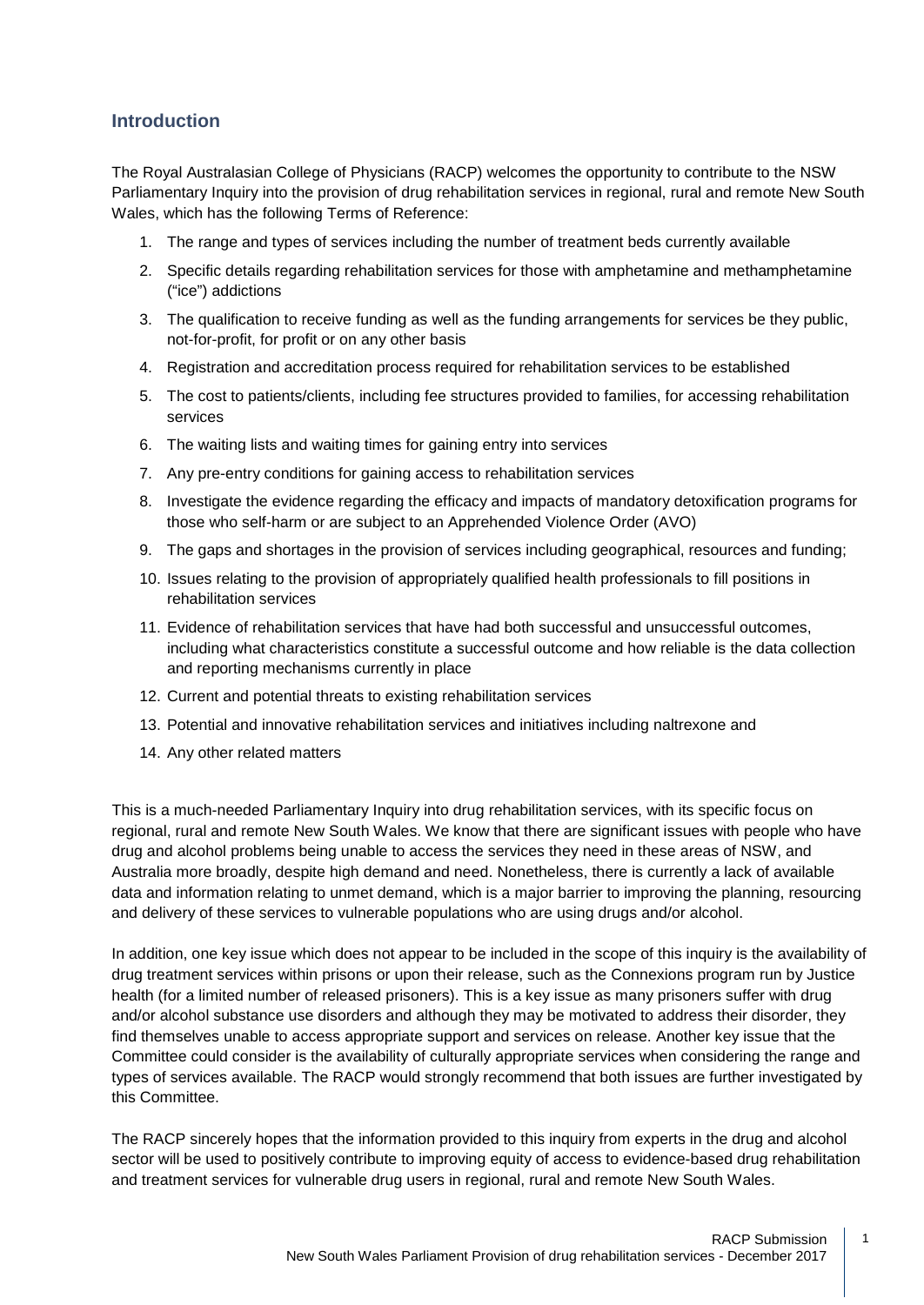The RACP is the largest specialist medical college in Australasia, and trains, educates and advocates on behalf of over 15,000 physicians and 7,500 trainee physicians across Australia and New Zealand. The RACP represents physicians from a diverse range of disciplines including addiction medicine physicians and public health medicine physicians. RACP members see first-hand the many and varied harms caused by addiction when treating their patients in Australia's addiction clinics, rehabilitation centres, liver clinics, cancer wards, and hospital emergency departments.

## **This submission**

In this RACP submission, the use of the term 'drug rehabilitation' encompasses the whole spectrum of drug and alcohol treatment services as commonly used in the drug and alcohol sector. These services are varied and include withdrawal ('detoxification') treatment, medication-assisted treatment, individual comprehensive assessment of drug and alcohol and related problems (i.e. co-morbidities such anxiety and depression and other medical conditions such as Hepatitis B or C and other infections as well as related social problems such as homelessness, unemployment, domestic violence, etc.), treatment planning, drug counselling, hospitalbased drug and alcohol consultation-liaison interventions, intensive outpatient day care programs, inpatient/residential rehabilitation treatment and harm reduction programs.

Drug and alcohol services intersect with a broad range of other services including Emergency Departments, medical services (such as gastroenterology, infectious diseases, pain services), maternity, surgical, mental health, justice health, Aboriginal health, primary health care, and community services including child protection, violence prevention, housing and employment. Typically, people with mild drug use disorders should be treated in primary care, although many primary care practitioners do not feel they have the skills or capacity to manage this group.

People with moderate to severe alcohol and/or drug use disorders require multiple types of treatment delivered by a trained workforce (i.e. addiction medicine physicians, addiction psychiatrists, specialist nurses, psychologists, etc.) over their lifetime and it is not uncommon for these needs to change over time. Comprehensive individual assessments are the appropriate starting point for treatment planning to identify the services needed for each individual presenting with substance use disorders.

We have structured this RACP submission as follows:

- Overview:
	- o Drug and alcohol addiction: a complex, chronic and relapsing health issue
	- o Illicit drug use in Australia
	- o Alcohol and other drug treatment services: inaccessible, underfunded and overstretched across Australia
- Drug and alcohol use and limited access to drug and alcohol rehabilitation for people living in regional, rural and remote New South Wales
- Key principles for the planning and delivery of effective evidence-based drug rehabilitation services
- Concluding remarks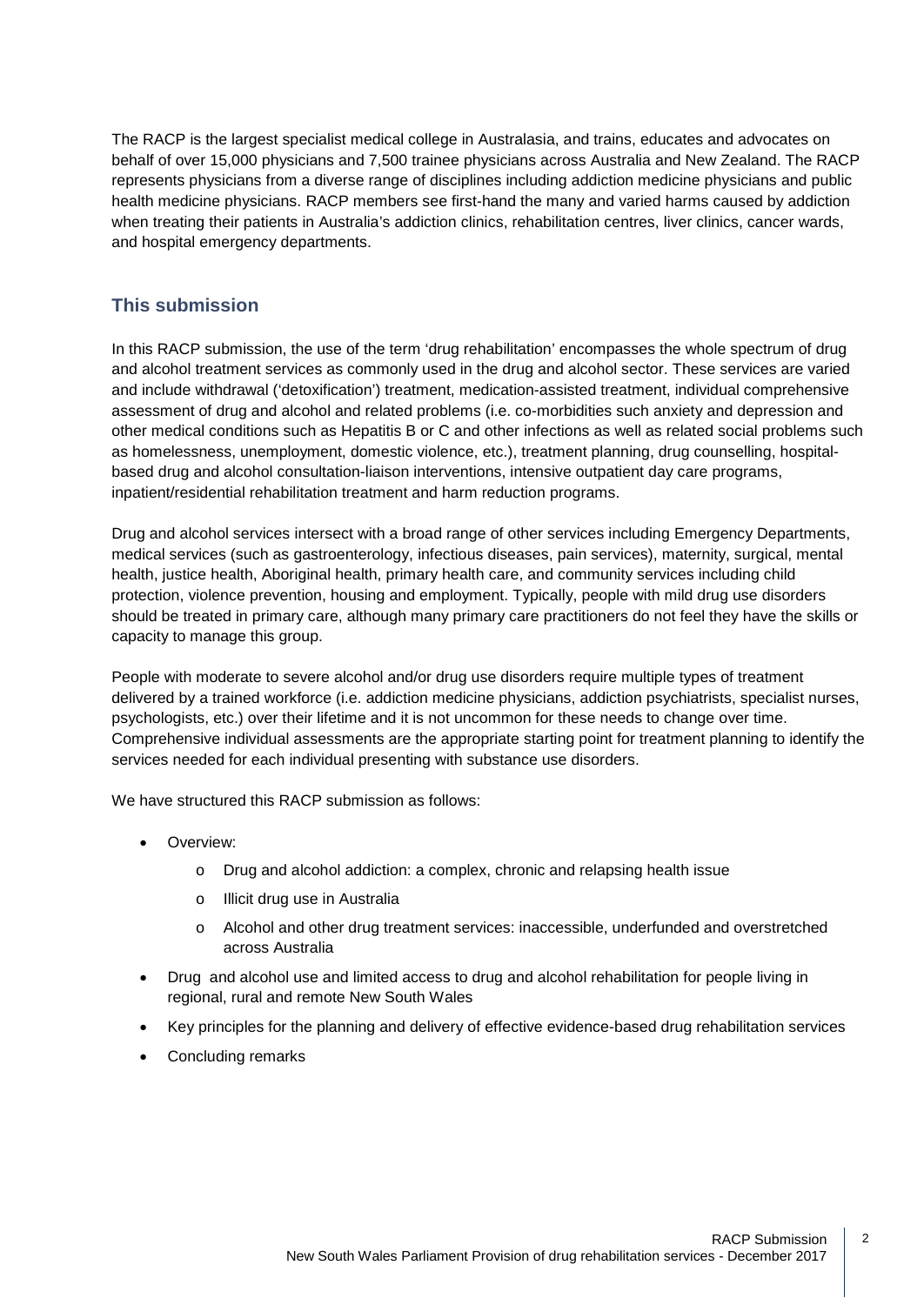## **Overview**

#### *Drug and alcohol addiction: a complex, chronic and relapsing health issue*

Drug and alcohol addiction is a health issue with complex biological, psychological and social underpinnings. It is a chronic relapsing, remitting disorder characterised by drug seeking and use that is compulsive, difficult to control and persists despite harmful consequences<sup>[1](#page-10-0)</sup>. The diagnostic term 'substance use disorder' in the fifth edition of the Diagnostic and Statistical Manual of Mental Disorders (DSM-5) refers to recurrent use of alcohol or other drugs that causes clinically and functionally significant impairment, such as health problems, disability, and failure to meet major responsibilities at work, school, or home. Substance use disorder is defined as mild, moderate, or severe.

The underlying causes of drug and alcohol addiction can be primarily attributable to environmental factors such as trauma, abuse, a chaotic childhood or home, parent's use and attitudes, and peer and commercial influence, and also to biological factors including genetics, being male, and concurrent mental health disorders<sup>[2](#page-10-1)</sup>. Other social determinants that impact on a person's substance use and dependency include their socio-economic status, housing status and security, and education. Substance abuse is a complex issue, not simply a personal choice. We are seeing the increasing emergence of intergenerational cycles of poverty, substance use, mental health and many other social problems.

Practitioners describe seeing the third or even fourth generation attending specialist treatment for substance use problems. It is also important to note that some substance abuse disorders result from drugs of dependence being prescribed by one or more doctors for the symptomatic relief of pain, insomnia and anxiety amongst other symptoms. While there are many reasons why people choose to try or take drugs – some highlighted above – it should be understood that repeated drug or alcohol use leads to changes to the brain that challenge an addicted person's self-control and interfere with their ability to resist intense urges to take drugs.

The distinction between someone needing to quit drugs including alcohol because of a clinical need and their personal motivation to quit also needs to be recognised. Evidence and clinical experience shows that behaviour change is key to overcoming substance dependency; successful drug treatment requires some level of motivation from the individual involved to instigate and sustain this behaviour change. A 2016 systemic review found that current evidence on mandatory drug treatment is limited and in general does not suggest improved outcomes, while some studies showed potential harms<sup>[3](#page-10-2)</sup>. We note there is a current review into the Involuntary Drug Treatment Program currently being run in NSW run at Royal North Shore and Bloomfield Hospitals.

The RACP believes that all drug rehabilitation and treatment services should reflect an understanding that:

### • **Drug and alcohol use is complex and varied:**

- o Drugs and alcohol are substances that alter the way we think, feel and behave. People use drugs and alcohol for a variety of reasons (e.g. for enjoyment, to relax, to socialise, to avoid or reduce their psychological distress and/or physical pain, etc.).
- $\circ$  The frequency of use varies widely from occasional use to regular and dependent use with a range of harms associated with different types of drug use, and different patterns of drug use. As such, although all drug and alcohol use has the potential to become harmful or risky and could reinforce maladaptive behavioural patterns, not all drug use will become problematic or cause health harms.
- o As the 1999 NSW Parliament Drug Summit showed, problematic drug use is associated with adverse childhood events including trauma and neglect, family violence, poverty, social inequalities, mental ill health, homelessness and isolation. Intergenerational cycles of deprivation and disadvantage are seen within families and across communities where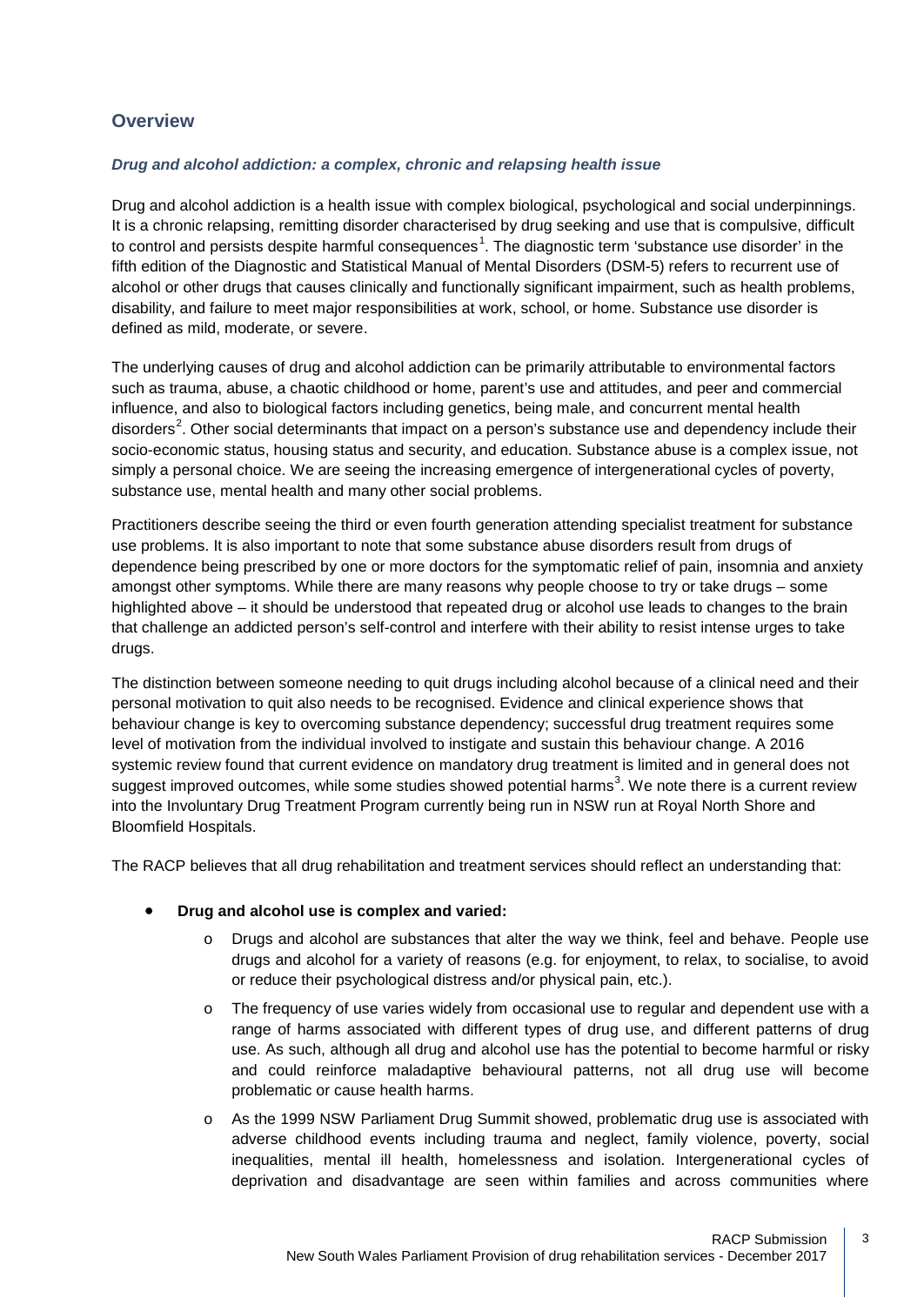problematic drug use is most common. Thus if policies are to be effective at breaking this cycle, they should focus on health inequalities, and should cross portfolios outside health (such as housing, employment and education).

• Whilst we need to address the social norms that perpetuate views that drug and alcohol use can be an acceptable and effective way to cope, socialise, or to minimise internal distress, we also have to accept that **the use of drugs, whether licit or illicit, is a part of our society which we are extremely unlikely to eradicate fully and which will require ongoing regulation.** Thus, there is an ongoing need for effective, evidence-based policies focused on preventing and reducing harm to drug users, their families and society more broadly.

### *Illicit drug use in Australia*

Illicit drug use, defined as the misuse of licit (i.e. legal drugs such over the counter or prescription pharmaceuticals) and the use of illicit (i.e. illegal) drugs is relatively common in Australia. According to the 2016 National Drug Strategy Household Survey (NDSHS),<sup>[4](#page-11-0)</sup> 77.5 per cent of Australians had ever drunk alcohol, with 25.5% reporting monthly risk of harmful use and 17.1% reporting lifetime risk of harm. 43 per cent (or 8.5 million) Australians had used drugs illicitly in their lifetime and 15.6 per cent of Australians aged over 14 (or 3.1 million) had illicitly used drugs in the past 12 months.<sup>[5](#page-11-1)</sup> Of those 15.6 per cent, 10.4 per cent had only used illegal drugs, 4.8 per cent had only misused pharmaceutical drugs and 3.6 per cent had misused painkillers. The differentiation between illicit and licit drug use is not intended to pre-suppose the harms associated with these categories, as licit drugs (e.g. prescription medicine) can be used illicitly (e.g. sold, injected). It does, however, highlight that illicit use in and of itself has additional harms associated with prohibition.

In 2011, alcohol use disorders were responsible for 5.1 per cent of the burden of disease. Alongside tobacco use at 9 per cent; these two preventable risk factors are key priorities for Australia's future health (with co-use of alcohol and tobacco being common). Early use of tobacco and alcohol is known to be associated with later problematic drug use<sup>[6,](#page-11-2)[7](#page-11-3)</sup> – so both are likely markers of those most at risk. Illicit drug use, including the impact of injecting drug use, cocaine, opioid, amphetamine and cannabis dependence, was responsible for 1.8 per cent of the total burden of disease and injury in Australia (although this probably under-estimates harm related to methamphetamine over recent years).<sup>[8](#page-11-4)</sup>

Tobacco and alcohol are in the top five risk factors that contribute to the burden of disease, with tobacco smoking the leading cause of preventable illness and death in Australia.<sup>[9,](#page-11-5)[10](#page-11-6)</sup> The burden of disease attributed to drug use has been increasing, moving from the 10<sup>th</sup> top risk factor for disease and injury in 2003 to the 9<sup>th</sup> in 20[11](#page-11-7), while alcohol remains a leading factor in disease for the first four decades of life and in later life.<sup>11</sup>

Drug use contributes substantially to social and family disruptions and can also be associated with community safety issues including crime and violence.<sup>12</sup> Drug use can also affect parenting abilities and children's development. The social and economic costs of alcohol were estimated at \$15.3 billion in 2008<sup>[13](#page-11-9)</sup>, with a later estimate suggesting an additional cost of \$20 billion due to harm to others<sup>[14](#page-11-10)</sup>. Illicit drug use has broad social and economic costs, which were estimated to total \$8.2 billion in 2004-2005.[15](#page-11-11) In 2009-10, the National Drug and Alcohol Research Centre, University of New South Wales estimated that the Australian Government spent approximately \$1.7 billion to tackle the issue of illicit drugs in 2009-10 with the bulk of it (64%) spent on law enforcement, compared with 22% on treatment, 9.7% on prevention and only 2.2% on harm reduction strategies.<sup>[16](#page-11-12)</sup>

In 2016, the RACP, in collaboration with the Royal Australian and New Zealand College of Psychiatrists (RANZCP), released a comprehensive *Alcohol Policy* for addressing the significant harms caused by alcohol.<sup>[17](#page-11-13)</sup> This policy outlines in detail a number of measures to address these harms, including; putting the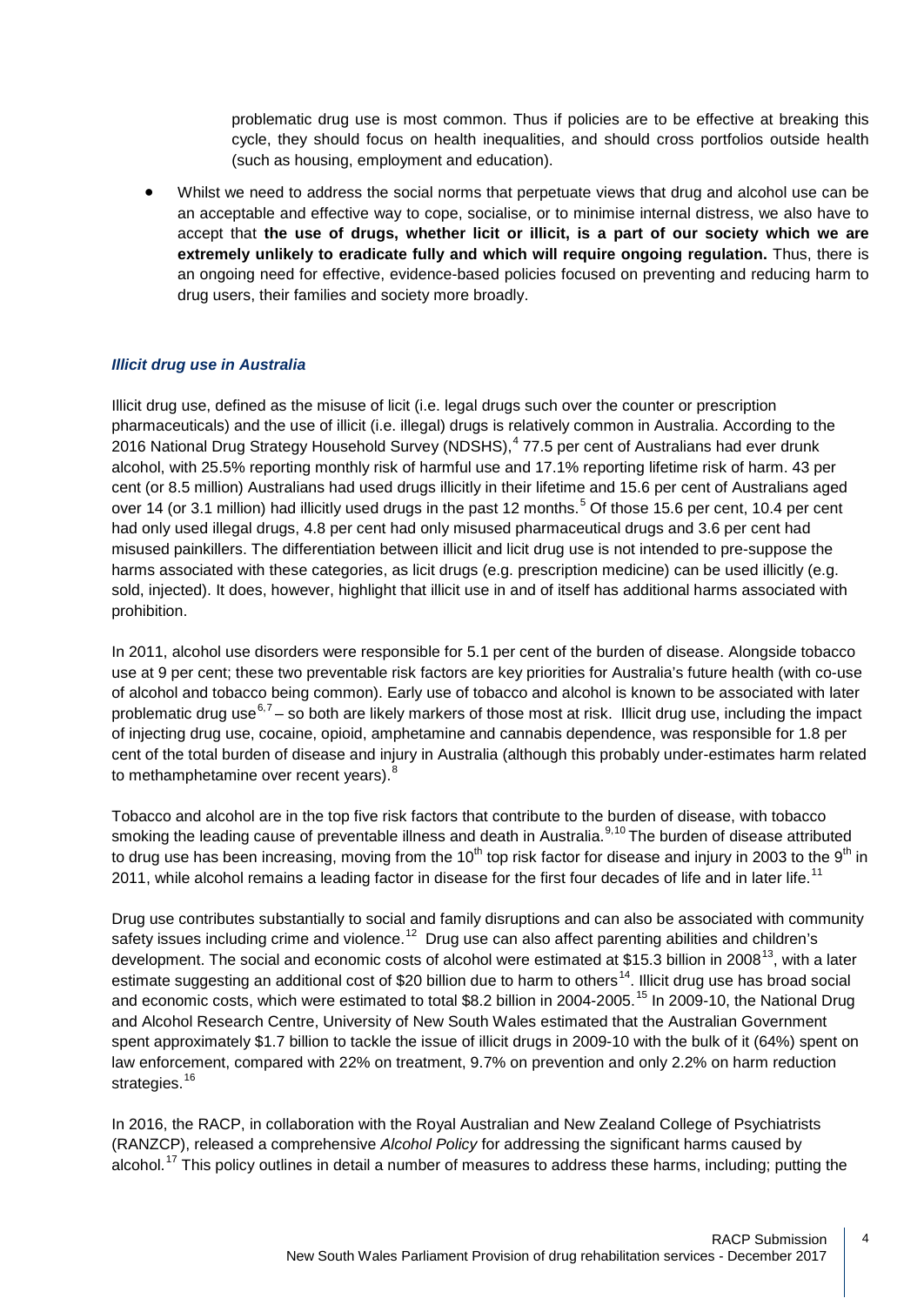right price on alcohol; further restricting its physical availability; penalising breaches of advertising and marketing restrictions; and, raising the minimum purchase age for alcohol to protect children and young people.

## *Alcohol and other drug treatment services: inaccessible, underfunded and overstretched across Australia*

Alcohol and other drug treatment services in Australia are chronically underfunded and overstretched, despite compelling evidence of their cost effectiveness. The funding currently provided for alcohol and other drug treatment services is not commensurate with the needs of the population. In New South Wales, mental health treatments receive approximately 10 times the funding of alcohol and drug treatments, despite the fact that these conditions account for similar amounts of the total burden of illness<sup>[18](#page-11-14)</sup>. A review in 2014 found that alcohol and other drug treatment services in Australia met the need of fewer than half of those seeking the treatment $19$ .

The RACP and its Australasian Chapter of Addiction Medicine (AChAM) note that additional funding was provided to the drug treatment sector to support the National Ice Action Strategy, however this funding has not generally addressed the key needs of the drug and alcohol sector as its use is restricted under the terms of the funding agreement. The severe shortage of drug and alcohol rehabilitation services and specialists around Australia persists.

According to evidence submitted to the recent NSW Government Inquiry into Drug and Alcohol Treatment, current shortages of treatment services in NSW span from youth treatment services and residential rehabilitation places to ancillary services that support families of individuals affected by drug and alcohol use<sup>20</sup>. Representations to the inquiry highlighted key workforce issues, in particular the insufficient numbers of addiction medicine specialists in NSW<sup>[21](#page-11-17)</sup> and poor retention of qualified staff due to a lack of service funding continuity. Access to quality treatment, delivered by a suitably trained workforce, is fundamental for anyone struggling with addiction, and this should be the main priority for policy development and investment in this area.

One of the key recommendations from the NSW Parliament's Final Report into Drug and Alcohol Treatment (2013) outlined that the NSW Government should ensure "that funding levels keep pace with the increasing demand for drug and alcohol treatment services".<sup>[22](#page-11-18)</sup> Exact data on waiting times is hard to obtain because it is dynamic – it may be as short as days to access in the private sector (which will be out of reach for people applying for welfare) and as long as weeks or months for public services. Our members indicate that there is currently a 6-12 week wait for alcohol and other drug treatment (depending on the type of treatment required) in many jurisdictions where treatment services are available.

Over many years, the RACP and the AChAM have repeatedly identified the underfunding of drug and alcohol treatment services as a matter requiring the urgent attention of successive governments. There is a shortage of addiction medicine specialists across Australia and this is felt most acutely in regional and rural Australia. In NSW, addiction medicine specialist positions are very difficult to fill outside the Sydney metropolitan area and there is currently no state or national approach to addressing these key workforce shortages. It is also common for rural areas to struggle to recruit nursing and allied health professionals for drug and alcohol services. Sustained, long-term funding to increase the capacity of drug and alcohol services to meet the demand for treatment, combined with real and persistent efforts to reduce disadvantage and inequities within society, is the only real solution to reducing substance dependency.

Due to the co-morbidities associated with substance use disorders, there is also a clear need for drug and alcohol rehabilitation services to collaborate closely with other mainstream health services including mental health, Emergency and Toxicology departments, community health, gastroenterology and infectious diseases, Aboriginal health, maternity services and child protection services, amongst others. However, many of our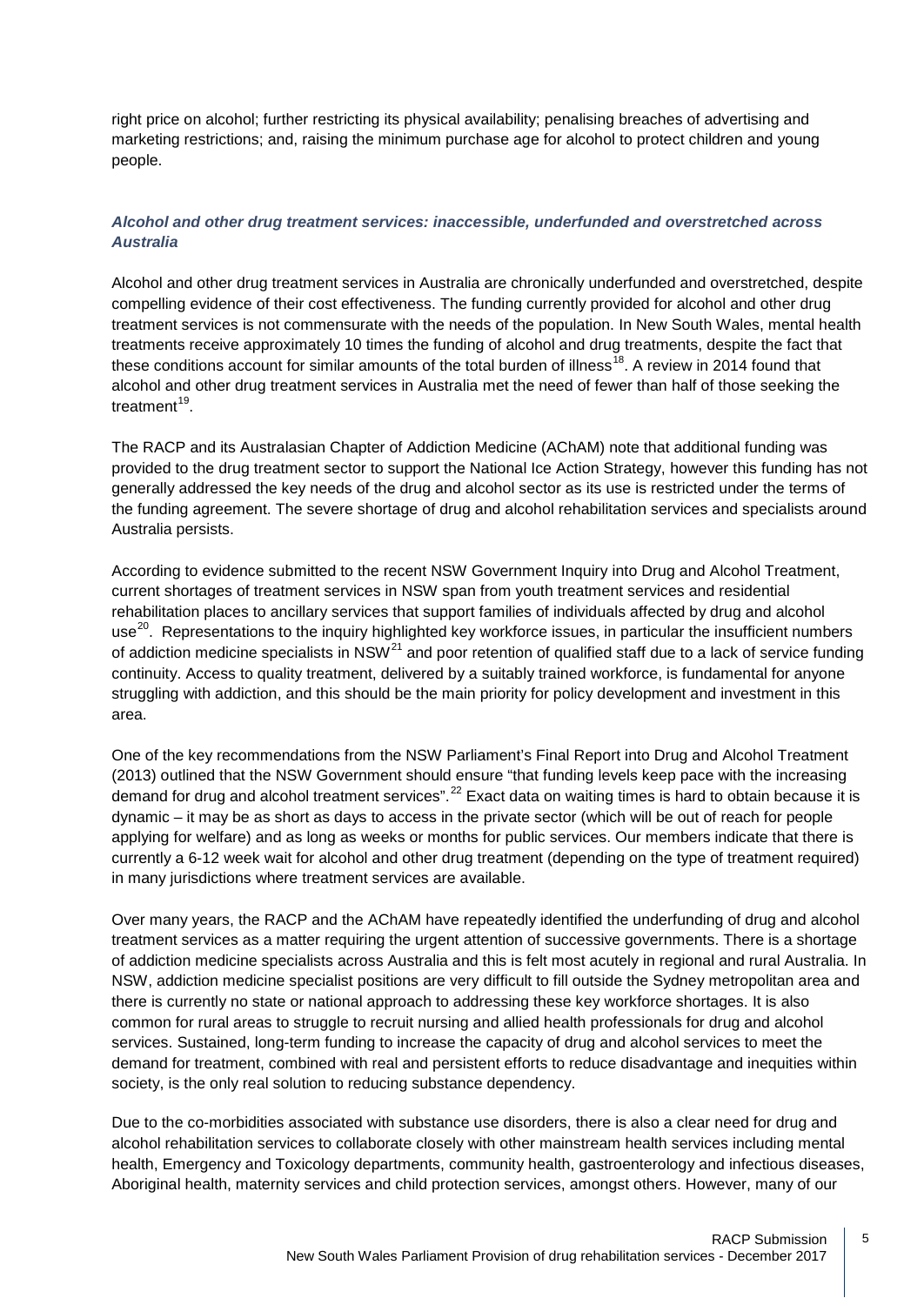members who are addiction medicine specialists have expressed significant concerns over the increasing merging of drug and alcohol services with mental health services and the negative impacts this is having on drug and alcohol clients. We are aware that this is a particular concern for our NSW-based members who have raised these issues over many years both at the State and Federal level. Of particular concern is the fact that target groups for drug and alcohol services and mental health services are significantly different, and therefore require different treatment model approaches as well as tailored clinical and corporate governance structures.

# **Drug and alcohol use and limited access to drug and alcohol rehabilitation for people living in regional, rural and remote New South Wales**

Illicit drug use is most prevalent for people in remote and very remote areas as outlined in the latest available National Drug Household Survey Data (2017) which shows that "people in remote and very remote areas (25%) were more likely to have used an illicit drug in the last 12 months than people in major cities (15.6%), inner regional areas (14.9%) and outer regional areas (14.4%)".  $^{23}$  $^{23}$  $^{23}$ 

People in remote and very remote areas are "also more likely to drink alcohol in quantities that place them at risk of harm from an alcohol-related disease or injury over a lifetime or at risk of alcohol-related injury arising from a single drinking occasion" and "the proportion of those drinking at risky levels increased with increasing remoteness".<sup>[24](#page-11-20)</sup> The high levels of prescribing drugs of dependence, such as opioids, in rural and regional areas is also a key issue.<sup>[25](#page-11-21)</sup> The National Rural Health Alliance (NRHA) identifies a range of interrelated contributing factors for illicit drug use in rural and remote Australia including "distance and isolation, poor or non-existent public transport, a lack of confidence in the future and limited leisure activities, [which] all contribute to illicit drug use in rural communities".<sup>[26](#page-11-22)</sup>

The type of illicit drugs used amongst people living in regional, rural and remote areas of Australia also differs from their counterparts living in major cities and this aligns with the availability/unavailability of different types of drugs by location. As outlined in the NHRA's Fact Sheet on illicit drug use in rural Australia (2015), "people living in remote and very remote areas were twice as likely as people in major cities to have recently used meth/amphetamines, but less likely to have used ecstasy compared with those from major cities. Cannabis use and the use of pharmaceuticals not for medical purposes is higher in remote/very remote areas than in major cities: 8 per cent compared with 11 per cent and 3.1 per cent, compared with 5.2 per cent, respectively".<sup>[27](#page-11-23)</sup>

A research study on regional differences in injecting practices and other substance use-related behaviour among entrants into opioid pharmacotherapy treatment in New South Wales concluded that "participants from regional and rural New South Wales (NSW) were significantly more likely to report sharing of needles and other injection equipment and higher non-opioid drug use and polydrug use than their urban counterparts. In addition, they were more likely to be living with dependent children, to be unemployed, and to be experiencing greater psychological problems than their urban counterparts. Needle sharing also was independently associated with being younger, female, having been arrested, or having non-opioid drugs of concern" <sup>[28](#page-11-24)</sup>. People in regional and rural NSW face enormous barriers in finding GPs and community pharmacies willing to treat their opiate dependence, despite the robust evidence base for the effectiveness of this treatment.

People living in regional, rural and remote areas of Australia face significant barriers to accessing health services in general, and drug rehabilitation services and treatment are no exception. Research has shown that compared to their counterparts living in major cities, people living in regional, rural and remote areas experience the following issues with regard to access to drug rehabilitation and treatment services:

- limited access to general health services and drug treatment options
- relative scarcity of services and a limited range of services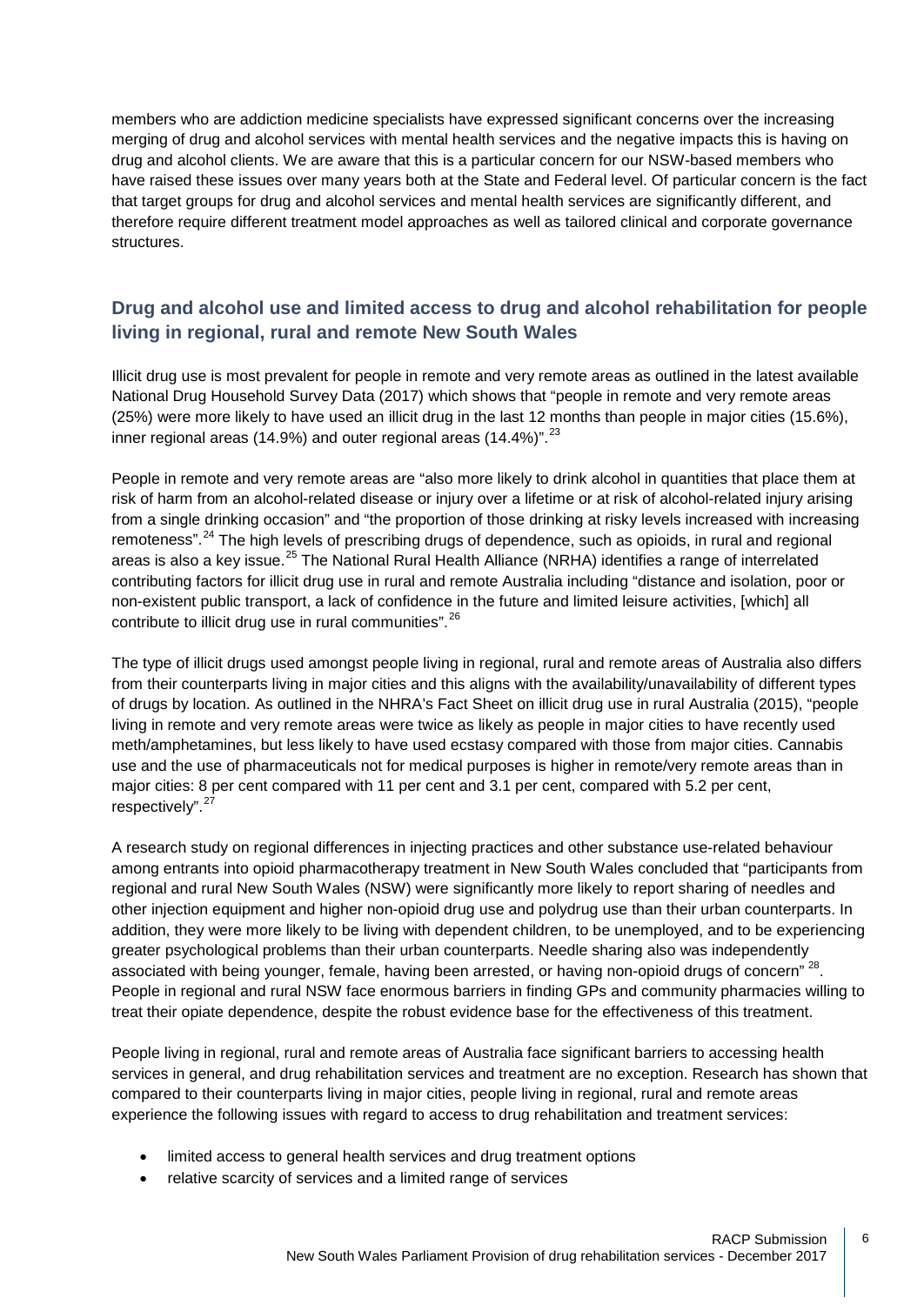- distance and isolation which impacts on client access and to the times and costs involved in outreach service delivery
- poor public transport
- concerns about confidentiality
- concerns about stigma and a relative lack of anonymity<sup>[29](#page-11-25)</sup>

As mentioned previously, there are severe shortages of alcohol and other drug treatment services across Australia with estimations that current services only meet the need of fewer than half of those seeking treatment.<sup>[30](#page-11-26)</sup> This shortage is even more acute in rural, regional and remote areas and we would recommend undertaking a thorough assessment of current rehabilitation service availability and need as well as shortages and gaps across rural, regional and remote NSW using the Drug and Alcohol Services Planning Tool.<sup>[31](#page-11-27)</sup>

The Drug and Alcohol Services Planning Tool is an innovative, cutting edge evidence-based planning tool used to estimate demand for drug and alcohol services, initially developed by NSW health (based on a mental health service planning model in use since 2001), that was commissioned in 2010 by the Ministerial Council on Drugs, funded as part of a cost-shared funding model. The model was developed using high level statistical modelling and through collaboration with key experts in NSW and other states/territories. The final model calculates resources required, including resource types (medical services, counselling, withdrawal, rehabilitation) for particular drugs, including alcohol, opioids, amphetamines and cannabis and provides a model of the estimate of an 'ideal' mix of services to allow appropriate access to people with all drug use problems of moderate to severe levels.

A final report on the Drug and Alcohol Service Planning Model Project (the 'model') was submitted to the Inter-Government Committee on Drugs (IGCD) for consideration in April 2013. This IGCD approved the project in July 2013 and it was subsequently submitted to the Australian Health Ministers' Advisory Council (AHMAC) and Standing Council on Health (SCoH). Unfortunately, AHMAC did not endorse the model in August 2013 and many in the sector have presumed that this was due to the possible financial costs of providing adequate access to drug and alcohol clinical services across Australia. This model could also have been used by the Commonwealth Department of Health to appropriately and effectively plan spending allocated to the National "Ice" Taskforce. A[s p](#page-11-28)[ar](#page-11-29)[t o](#page-11-30)[f t](#page-11-31)he Senate Inquiry into the Drug Welfare Reform Package, the model has also now been made public. 32, 33, 34, 35 Using a planning tool like this would be a major step forward for NSW, as it would facilitate an informed, evidence based approach to long term service planning across the State and should be adopted by the NSW Government as a matter of priority.

# **Key principles for the planning and delivery of effective evidence-based drug rehabilitation and treatment services**

The differences in the types of drugs being used and the ways in which they are used in regional, rural and remote areas of Australia, as well as the significant barriers to access to drug rehabilitation, have important implications for the planning, resourcing and delivery of services in these areas.

Equitable access to evidence-based services for those most in need is essential and this requires increased public funding targeted at drug and alcohol rehabilitation services that are based on evidence-based frameworks, are tailored to local needs, are culturally safe and are accessible both in terms of cost and location.

The RACP is of the view that the following principles should underpin the delivery of all drug rehabilitation and treatment services in regional, rural and remote New South Wales, and across Australia more broadly:

• An understanding that drug and alcohol use is a chronic health condition with a high rate of relapse estimated between 40 to 60%. The American National Institute on Drug Abuse (NIDA) highlights that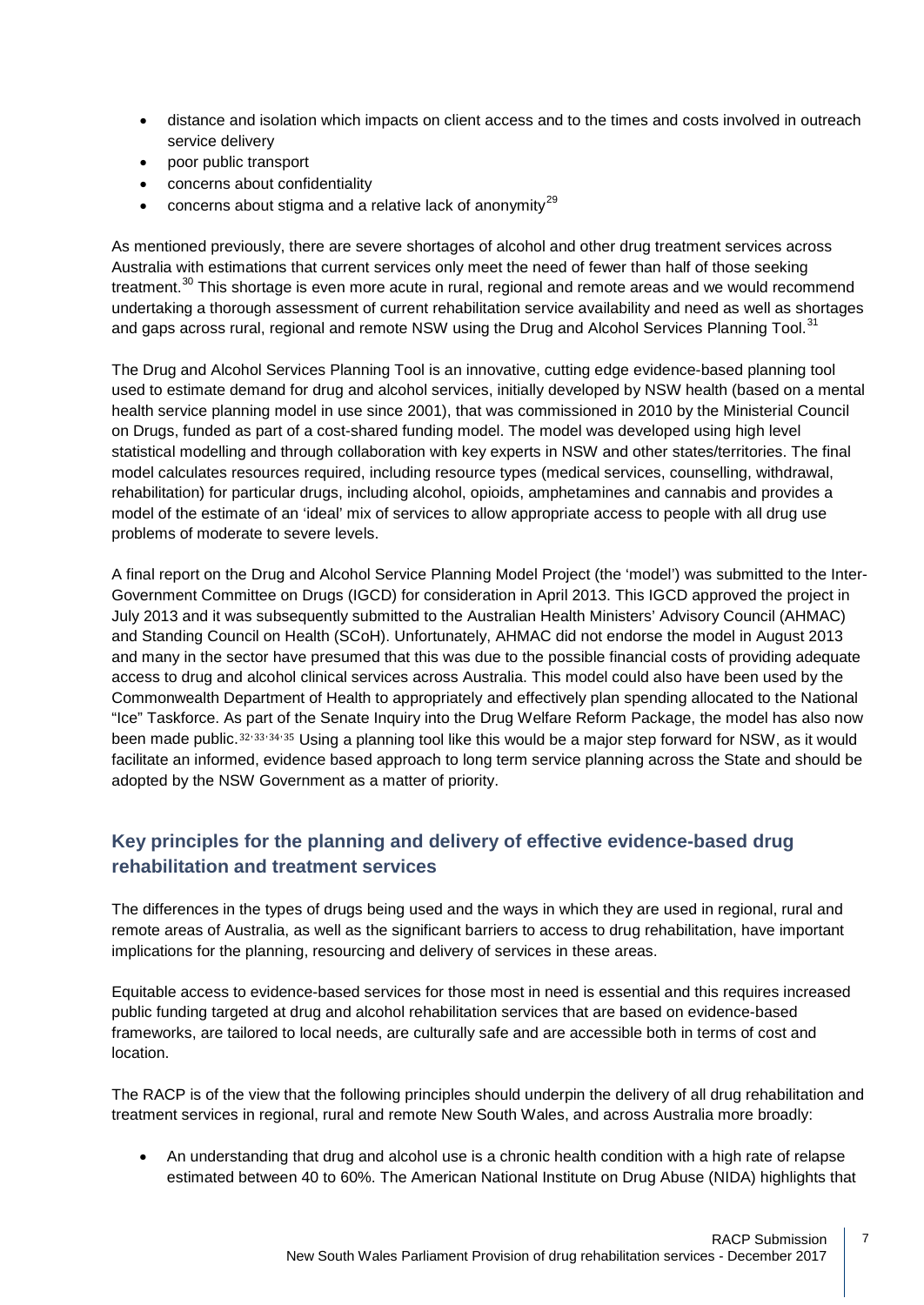"relapse rates (i.e., how often symptoms recur) for people with addiction and other substance use disorders are similar to relapse rates for other well-understood chronic medical illnesses such as diabetes, hypertension, and asthma, which also have both physiological and behavioural components". [36](#page-11-32)

- Recognising the importance of the delivery of multi-disciplinary clinical care, including; medical practitioners (GPs, addiction medicine specialists, addiction psychiatrists); nurses and nurse practitioners; psychology and other allied health workers; and Aboriginal Drug and Alcohol workers to provide treatment.
- Understanding the need for a wide range of interventions: from hospital consultation liaison and hospital withdrawal, to community based services including assessment, withdrawal, counselling, medication assisted treatment, day care, residential treatment and harm reduction services.
- Recognising the need for services for to support parents, families and consumers of drug treatment services.
- Understanding and addressing the wide range of Social Determinants of Health $37$  which play a key part in an individual's drug use and recovery.
- Placing harm minimisation at the centre of rehabilitation and treatment services.<sup>[38,](#page-11-34)[39](#page-11-35)</sup> At present, patients on medication assisted treatment for opioid dependence, who are treated through a community pharmacy, pay out-of-pocket costs directly to the pharmacist of \$25-\$45 per week. Medicare does not currently provide rebates for these treatments, which are unaffordable for many who are unemployed and a key reason for people discontinuing treatment prematurely, resulting in poor clinical outcomes.
- Using the best research evidence available to plan, design and implement these services.
- Undertaking ongoing monitoring and independent evaluations of treatment outcomes.
- Being led by medically qualified health professionals and specialist physicians, noting that in very remote areas, generalist health service providers may need to be up-skilled to provide AOD services.
- Ensuring equity of access for those most in need this includes facilitating affordable access and also ease of access to the location of the required rehabilitation and treatment services.
- Adapting services to individual's needs: this includes tailoring the approach to the particular drugs being used (e.g. withdrawal from methamphetamine requires more time than from heroin, so services need to be adapted. Some drug users are also likely to require access to other health professionals such as mental health, etc.).
- Providing services that are culturally safe for Aboriginal and Torres Strait Islander people. This includes developing strategies in consultation with, and where possible led by, the affected communities, and ensuring the community controlled sector plays a key role in developing and implementing these strategies, as well as ensuring access to a long term, supported, multidisciplinary workforce.
- Improving the integration and coordination between withdrawal/detoxification programs and drug residential services to minimise the risk of relapse. The wait time between completing a withdrawal program and being admitted to a residential service is an issue and it is not uncommon for clients to experience a relapse during this period, further prolonging their admission.
- Providing high quality after-care/follow-up care post-residential treatment.
- Ensuring seamless evidence based care during transitions to and from corrections.
- Working towards uniformity of regulations across States and territories.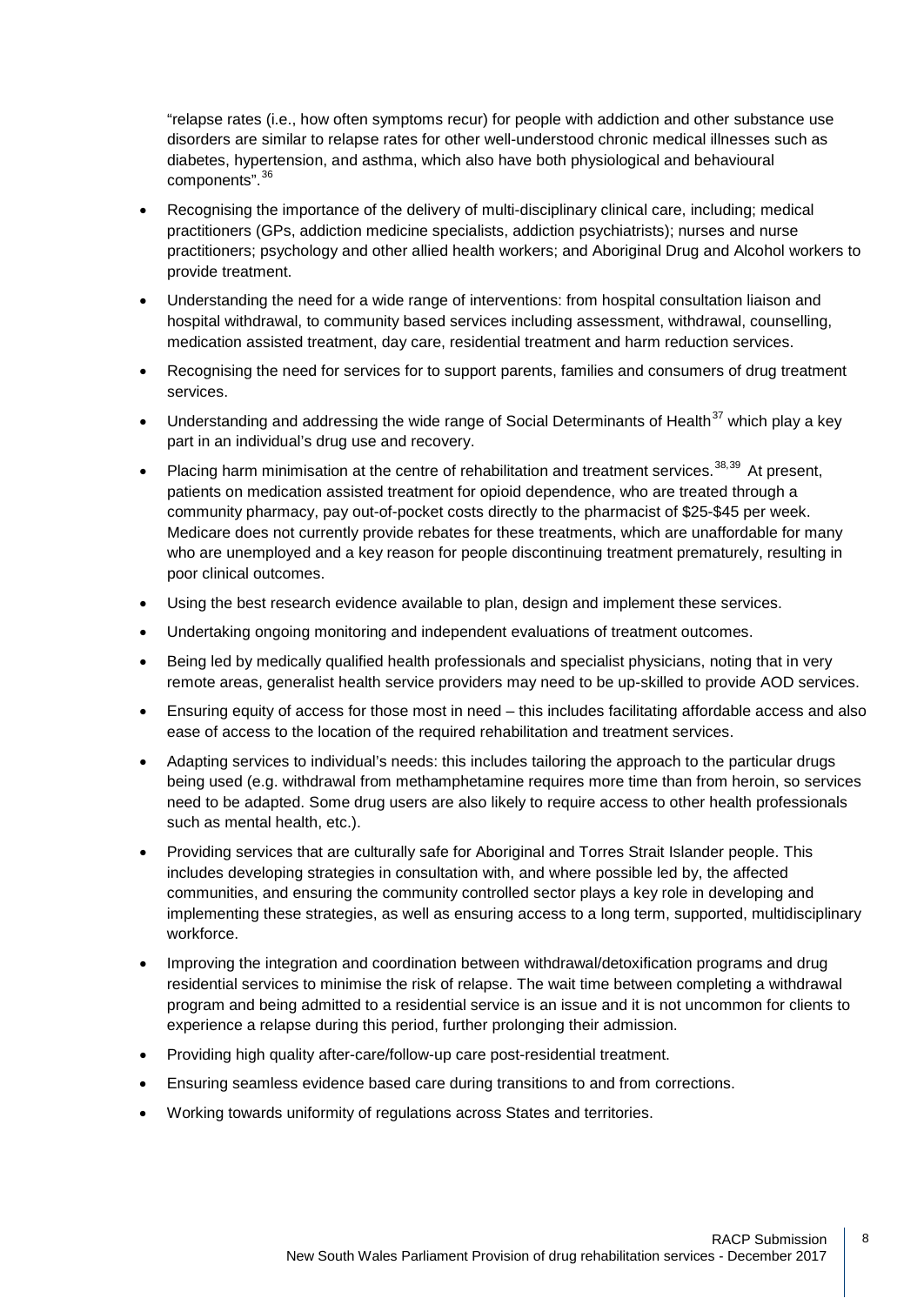# **Concluding remarks**

As outlined in this submission:

- Drug addiction is a complex and relapsing health issue which is strongly influenced by a wide range of social determinants.
- Repeated drug or alcohol use leads to changes to the brain that challenge an addicted person's selfcontrol and interferes with their ability to resist intense urges to take drugs or alcohol.
- Illicit drug use is relatively common in Australia and highest amongst people living in rural, regional and remote areas, who face a number of interrelated contributing factors including isolation, limited or no access to public transport and limited leisure activities.
- People in regional, rural and remote areas also face significant barriers to accessing drug rehabilitation and treatment services, all of which need to be addressed to meet the need of the most vulnerable drug users and to manage the impact of drug addiction on themselves as individuals, their families and communities more broadly.
- In NSW and across Australia, alcohol and drug treatment services are significantly underfunded and are estimated to only meet the need of fewer than half of those seeking help. In regional, rural and remote areas, a lack of access and availability of these services is even more pronounced than in major cities.
- The NSW Government needs to provide increased funding for evidence-based drug rehabilitation services led by medically-trained health professionals and specialists to meet the needs of vulnerable drug users and their communities in regional, rural and remote NSW.

Once again, the RACP wishes to thank the NSW Legislative Council's Portfolio Committee No. 2 – Health and Community Services for this opportunity to contribute its input into the NSW Parliamentary Inquiry into the provision of drug rehabilitation services in regional, rural and remote New South Wales.

## **The RACP and its Australasian Chapter of Addiction Medicine (AChAM) would be very happy to nominate one or more representatives to attend the Inquiry in person to provide further expert input should this be of interest to the Committee.**

Please contact Claire Celia, RACP Senior Policy Officer, on [Claire.Celia@racp.edu.au](mailto:Claire.Celia@racp.edu.au) for any further information regarding this submission.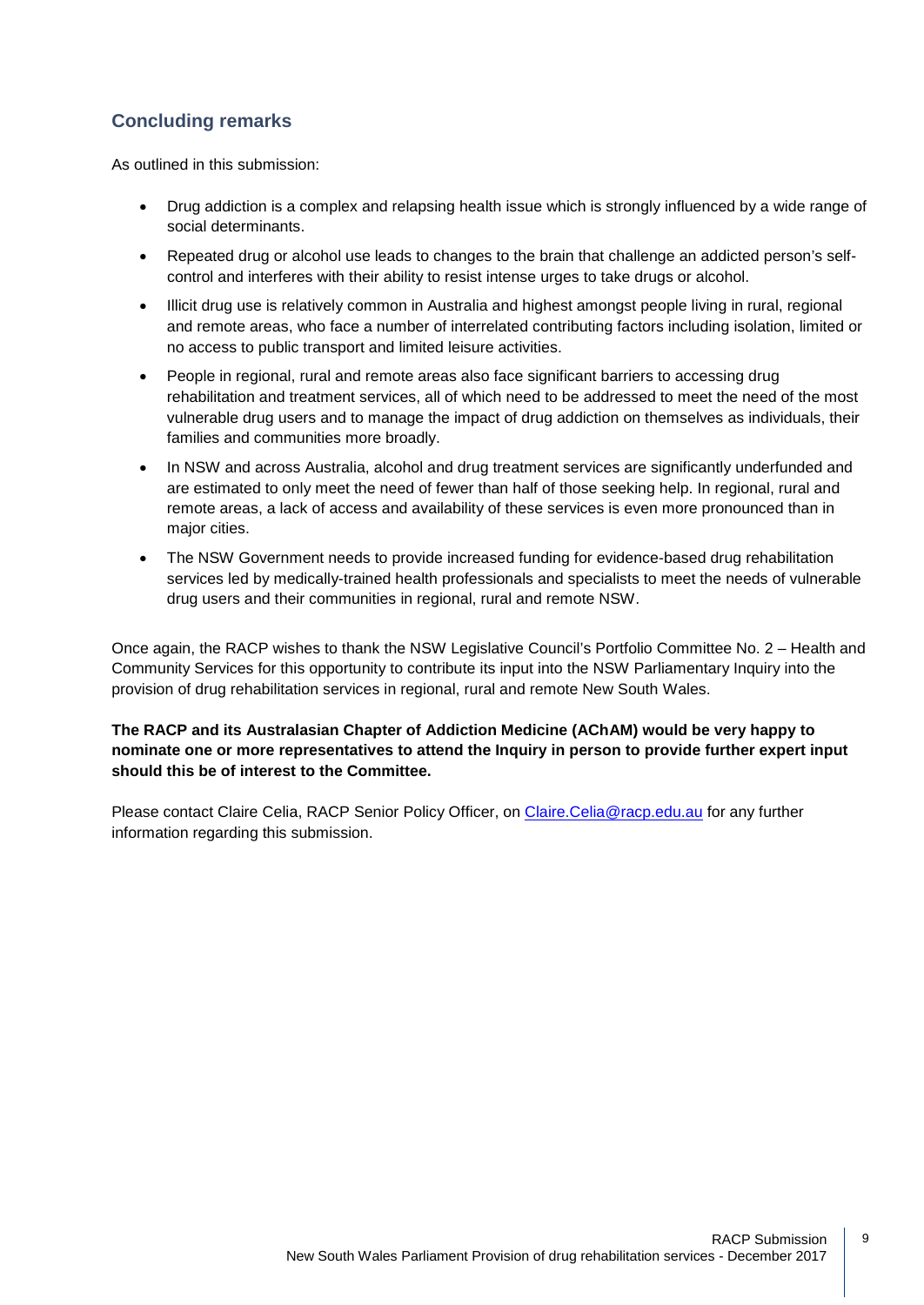#### **REFERENCES**

<sup>1</sup> National Institute on Drug Abuse: Understanding Drug Use and Addiction.

<span id="page-10-0"></span><https://www.drugabuse.gov/publications/drugfacts/understanding-drug-use-addiction>

 $2$  National Institute on Drug Abuse: Drugs, Brains, and Behaviour: the Science of Addiction

<span id="page-10-1"></span><https://www.drugabuse.gov/publications/drugs-brains-behavior-science-addiction/drug-abuse-addiction>

<span id="page-10-2"></span><sup>3</sup> Werb D. Kamarulzaman A. Meacham MC, Rafful C, Fischer B, Strathdee SA, Wood E. The effectiveness of compulsory drug treatment: A systematic review. International Journal of Drug Policy. 2016 Feb 29;28:1-9.

<sup>4</sup> Australian Institute of Health and Welfare 2017. National Drug Strategy Household Survey 2016: detailed findings . Drug statistics series no. 31. Cat. no. PHE 214. Canberra: AIHW.

The Australian Institute of Health and Welfare defines 'Illicit use of a drug' or 'illicit drug use' (used interchangeably) can include:

- Illegal drugs—a drug that is prohibited from manufacture, sale or possession in Australia—for example cannabis and cocaine
- Pharmaceuticals—a drug that is available from a pharmacy, over the counter or by prescription, which may be subject to misuse—for example opioid-based pain relief medications and over-the-counter codeine
- Other psychoactive substances—legal or illegal, potentially used in a harmful way—for example, inhalants (such as petrol, paint or glue), kava, synthetic cannabis and other synthetic drugs (MCDS 2011).

<sup>6</sup> [David W. Brook, MD;](http://jamanetwork.com/searchresults?author=David+W.+Brook&q=David+W.+Brook) [Judith S. Brook, EdD;](http://jamanetwork.com/searchresults?author=Judith+S.+Brook&q=Judith+S.+Brook) [Chenshu Zhang, MA;](http://jamanetwork.com/searchresults?author=Chenshu+Zhang&q=Chenshu+Zhang) et al (2002), Drug Use and the Risk of Major<br>Depressive Disorder, Alcohol Dependence, and Substance Use Disorders. Arch Gen Psychiatry. 2002;59(11):1039-1044 <sup>7</sup> Anthony K. Nkyi, Adolescents' Use of Alcohol, Tobacco, and Marijuana: The Gateway to Other Drugs, International Journal of Psychology and Behavioral Sciences, Vol. 5 No. 4, 2015, pp. 158-168.

<sup>8</sup> Australian Institute of Health and Welfare 2016. Australian Burden of Disease Study: Impact and causes of illness and death in Australia 2011. Australian Burden of Disease Study series no. 3. BOD 4. Canberra: AIHW.

Australian Institute of Health and Welfare 2016. Australian Burden of Disease Study: Impact and causes of illness and

death in Australia 2011. Australian Burden of Disease Study series no. 3. BOD 4. Canberra: AIHW.<br><sup>10</sup> Australian Institute of Health and Welfare (2011), Drugs in Australia 2010. Tobacco, alcohol and other drugs. Drug<br>Stati

Australian Institute of Health and Welfare 2017, *Illicit use of drugs.* Online: [http://www.aihw.gov.au/alcohol-and-other](http://www.aihw.gov.au/alcohol-and-other-drugs/illicit-use-of-drugs/)[drugs/illicit-use-of-drugs/](http://www.aihw.gov.au/alcohol-and-other-drugs/illicit-use-of-drugs/) [last accessed 28/02/2017].<br><sup>12</sup> Ministerial Council on Drug Strategy (MCDS) (2011), The National Drug Strategy 2010–2015. Canberra: Commonwealth

of Australia.

<sup>13</sup> Collins DJ & Lapsley HM 2008. The costs of tobacco, alcohol and illicit drug abuse to Australian society in 2004–05.

National Drug Strategy Monograph Series no. 66. Canberra: Department of Health and Ageing.<br><sup>14</sup> Laslett, A., Catalano, P., Chikritzhs, T., Dale, C., Doran, C., Ferris, J., ... & Room, R. (2010). The range and magnitude of alcohol's harm to others.

<sup>15</sup> Collins DJ & Lapsley HM 2008. The costs of tobacco, alcohol and illicit drug abuse to Australian society in 2004–05. National Drug Strategy Monograph Series no. 66. Canberra: Department of Health and Ageing.

Ritter A, McLeod R, & Shanahan M 2013. Monograph no. 24: Government drug policy expenditure in Australia– 2009/10. DPMP Monograph Series. Sydney: National Drug and Alcohol Research Centre, University of New South Wales.

<sup>17</sup> The Royal Australasian College of Physicians (RACP) and the Royal Australian and New Zealand College of Psychiatrists (2016), Alcohol Policy. Available online: https://www.racp.edu.au/docs/default-source/advocacy-library/pa-<br>racp-ranzcp-alcohol-policy.pdf [last accessed 07/03/2017].

<sup>18</sup> Evidence given by Dr Alex Wodak to NSW Government Inquiry into Drug and Alcohol Treatment; 2013.<br><sup>19</sup> Ritter, Alison, and Mark Stoove. "Alcohol and other drug treatment policy in Australia." Med J Aust 2016; 204 (4):

 $N_{23}$  . 2.

<sup>23</sup> Australian Institute of Health and Welfare (2017), National Drug Strategy Household Survey 2016: detailed findings.<br>Drug Statistics series no. 31. Cat. no. PHE 214. Canberra: AIHW.

<sup>24</sup> Australian Institute of Health and Welfare (2017), National Drug Strategy Household Survey 2016: detailed findings.<br>Drug Statistics series no. 31. Cat. no. PHE 214. Canberra: AIHW.

<sup>25</sup> Australian Commission on Safety and Quality in Health Care (2015), Australian Atlas of Healthcare Variation.<br><sup>26</sup> National Rural Health Alliance (NRHA) (2015), Illicit drug use in rural Australia. Fact Sheet 33, June on National Drug Household Survey Data (2013)<br><sup>28</sup> Lawrinson, P., Copeland, J. and Indig, D., 2006. Regional differences in injecting practices and other substance use-

related behaviour among entrants into opioid maintenance pharmacotherapy treatment in New South Wales, Australia. *Drug and alcohol dependence*, *82*, pp.S95-S102.<br><sup>29</sup> Jennifer Johnston (2015), Monitoring the use of alcohol and other drugs in rural Australia. 13<sup>th</sup> National Rural Health

Conference referencing Helliwell D, Reilly D, Rippingdale C. (1992), Establishing a drug and alcohol services in an Australian rural area. Drug and Alcohol Review 1992; 11: 371-378 and Berendt L. (2010), The emergence of a specialist role in rural alcohol and drug service delivery: Lessons from a review in rural Victoria, Australia. Drugs: education, prevention and policy 2010; 17(5): 603-617.<br><sup>30</sup> Ritter, Alison, and Mark Stoove. "Alcohol and other drug treatment policy in Australia." Med J Aust 2016; 204 (4): 138.